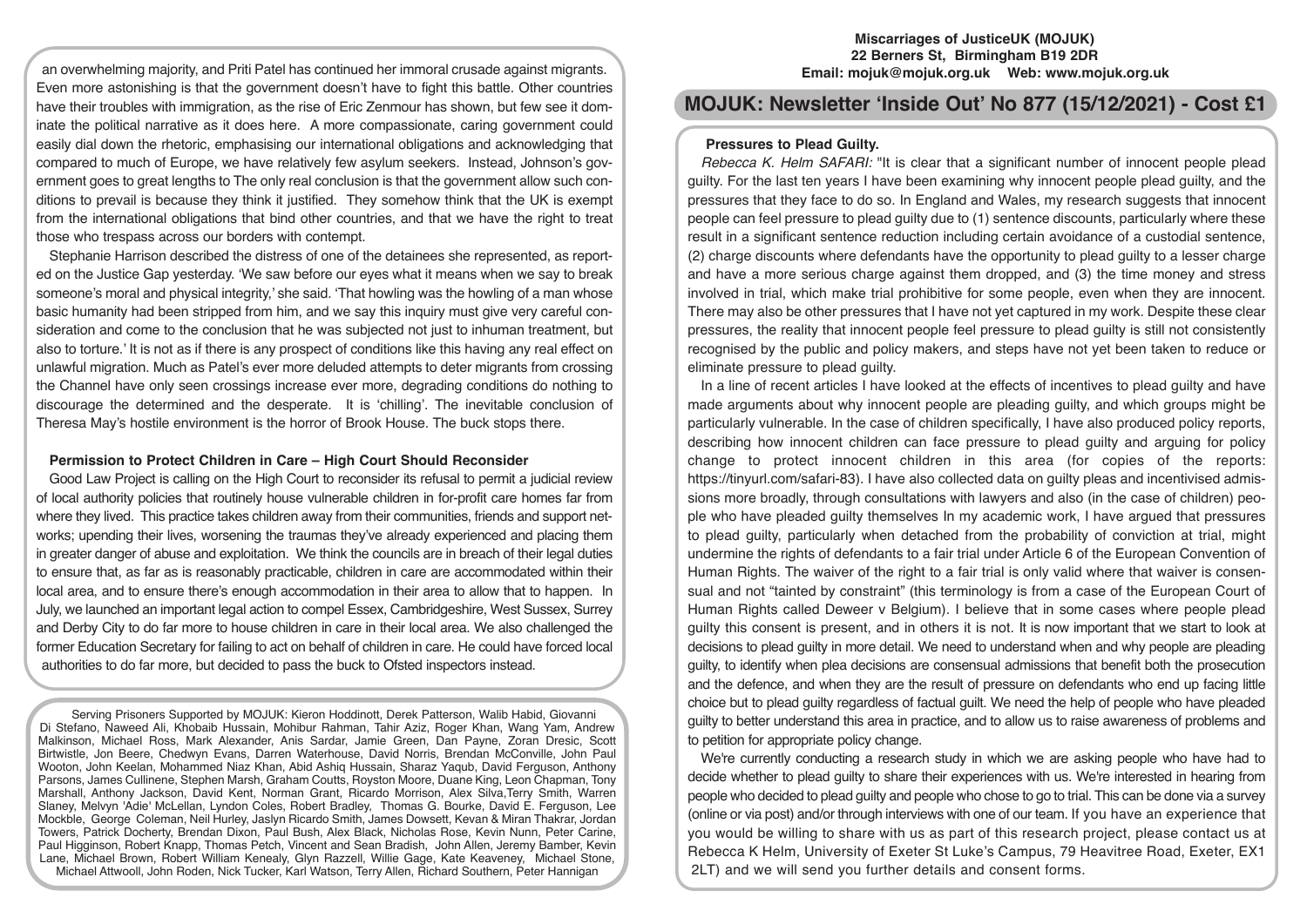# **Prisons Need to Become Places of Purpose, Not Just Punishment**

*Prison Reform Trust*: "To protect the public we need a fit for purpose prison system that rehabilitates." - A clear and shared vision of the purpose of imprisonment has been described by prisoners as "essential" in a new report published by the Prison Reform Trust. The report has been published as prison leaders consider how to "build back better" following nearly two years of severe restrictions brought about by the coronavirus pandemic, and a decade of declining standards in jails in England and Wales. Following a wide consultation of 650 prisoners across 50 prisons in England and Wales, the report 'It doesn't have to be like this' is the fourth in a series by the Prisoner Policy Network, which seeks to promote prisoners' solutions to addressing the challenges facing our prison system. Prisoners were clear that a lack of support from the prison system to help them build paths to a better future was failing victims, communities and them. One person contributing to the report said:

Prisoners wanted to know that there was a purpose to their time inside. And they wanted the prison regime to make use of their time to deliver that purpose. As one person contributing to the report said: "If the men [in prison] could work through the reasons they are here, deal with trauma, see some role models and how it doesn't have to be like this, then I think the prison system could be proud of how it is protecting the public. At the moment, its failing in that job, because people leave worse and more risky than when they came in." The report makes clear that the last 18 months has taken its toll on prisoners' resilience and hope for the future. As a result, many responses highlighted the low expectations that people in prison were starting from. "I have 'regressed' to the basics for so long that I'm not that bothered about the regime anymore. As long as I can phone my family, exercise and shower every day, I truly don't care about anything else."

As prison leaders plan for life beyond the pandemic, the report highlights a number of areas that any future prison regime must consider. These include: 1. Meeting basic daily needs must be a priority for recovery. These are the foundation of a stable and successful prison community. 2. The prison environment should mirror the outside community as much as possible. This includes a longer working day for prisoners; studying for qualifications which outside employers value; and being able to create and maintain more typical parental or familial relationships. 3. Prison management and staff should encourage and cultivate a community between prisoners and the establishment they are living in—with more opportunities to get involved in decision making, activity planning, and sentence progression. 4. Safety must be built on trusting relationships, not punitive actions or fear of reprisal.There should be consistent application and adherence to prison policies, applied fairly to prisoners and staff alike. 5. The prison workforce needs to be more diverse, and create an environment that respects everyone's cultural background. 6. A greater focus on improving links with the wider community to give people the best chance of success on release, including housing, employment opportunities, support networks, and healthcare.

Commenting, Peter Dawson, director of the Prison Reform Trust, said: "This is a critical moment for prisons, and there are big decisions to make about the principles that will determine the future of our prisons. This report shows why prisoners must contribute to those decisions. They share the ambitions of many who work in prisons both for what day to day life should be like and for how they can build a better future after release. But the report also shows what a mountain there is to climb, and how the potential of prisoners to contribute to better prisons is wasted. One thing is crystal clear. A safe and purposeful prison community is built on the relationships between those who work in prisons and those who have to live there. Those relationships cannot be built on the isolation and repression of the last 18 months."

carceral state, with people detained there entering a penal-like atmosphere. Even if most people are detained for a relatively short period of time – just under two months – extended stays are not uncommon, with one detainee kept in confinement for two and a half years, and Stephanie Harrison QC telling the inquiry about another detainee, who the High Court eventually ruled should have never been detained at all, kept at Brook House for 442 days.

Like many IRCs, and in common with many prisons, Brook House is run by G4S, the gargantuan government contractor. As with many government contractors, the question of whether the contractor can effectively fulfil its obligations is seemingly secondary to how cheaply they offer to fulfil them, with the winning bid for Brook House coming in at 35% under the government's estimate. These savings are not achieved through some sort of magical efficiency within the private sector, but through cutting anything that can be cut.

Addressing the tribunal, Alex Goodman, counsel for two victims, said that it was the 'outlawry of the Home Office and its contractors' that has led to these degrading conditions', in part through operating 'harsh, prison-like lockdown regimes, inadequate activities and, critically, low staff numbers', G4S sacrificing human dignity for profit.

Staffing levels were consistently at the lowest permitted by the Home Office, but even if they had fallen below it, it is doubtful that the Home Office would have been deeply concerned, or punished G4S with anything more than a slap on the wrist. In G4S's contract with the Home Office, there are no terms on the welfare of inmates, reflected in suicide attempts and selfharm that inmates inflict on themselves, showing the 'despair and absence of hope that many feel'. In the Shaw Report, which investigated IRC conditions, Stephen Shaw concluded that Home Office monitoring 'failed to examine and question the… care and welfare of detained persons, their quality of life, and experience of being detained'.

Little filmed on camera disputes this, with the recordings showing detainees are confined to small, cell-like rooms, with bunks, covered in thin, institutional blankets, while the communal areas are 'overcrowded and unsettled'. Nor can the Home Office claim that it is unaware of the conditions, with many cases finding that detainees in immigration detention were subject to treatment that violated Article 3 – the prohibition against torture and degrading treatment. Instead of remedying the conditions, the Home Office has preferred to argue that it is a 'small, aberrant group of individuals' that explain them, rather than accept there are 'fundamental, institutional, widespread problems', of which a crucial one is its own policies, and the fact that adopting a stance of such 'hostility [towards migrants] is incompatible with humanity'.

What might be the most devastating element that the inquiry has heard so far is that none of it can come as any surprise to anyone who has paid even the slightest attention to the government's immigration policies, particularly since Theresa May adopted the 'hostile environment' during her tenure as Home Secretary. No one is forcing the government to adopt policies that lead to 'physical mistreatment, abuse and humiliation'. Rather than choosing to believe those seeking asylum, or operating a process that starts from the premise that the individual is telling the truth, a culture of doubt has been established, with the Home Office preferring to engineer 'assessments to fit the [desired] conclusion', and when challenged on this, to 'blatant[ly] breach the duty of candour', as Harrison told the panel.

One reason for the government to do this is because they think it wins them votes – and it is difficult not to think they are right. Despite the fact that this film, showing appalling treatment that can be conceivably described as torture, was shown over four years ago, there has been no change to Britain's politics. Boris Johnson's Conservative Party was re-elected in 2019 with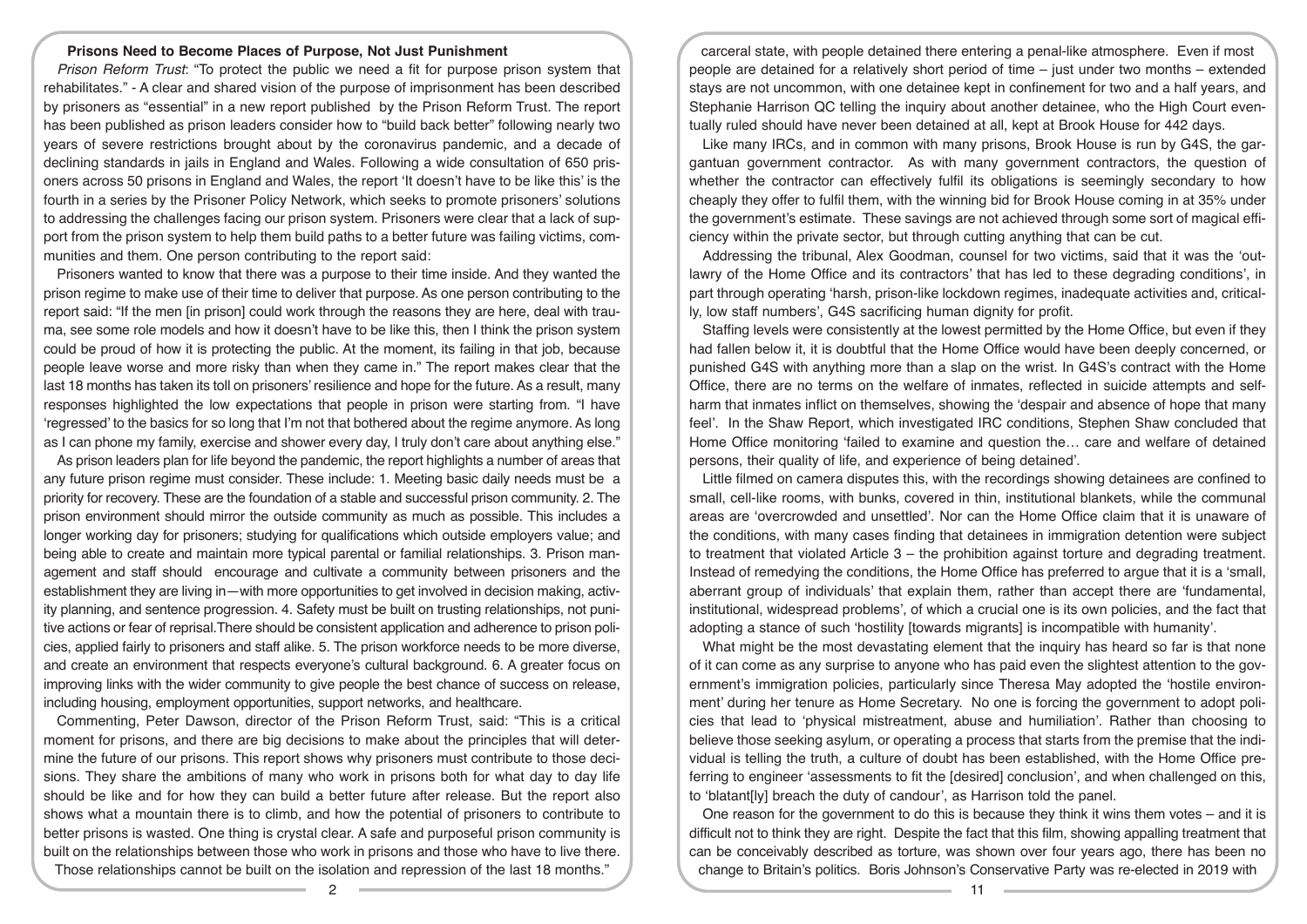#### **Reality of Theresa May's Hostile Environment is the Horror of Brook House'**

*Nicholas Reed Langen, Justice Gap:* There are few state institutions that reveal the character of a society as powerfully as its prisons. They show how a nation treats those who, while perhaps criminals, it has complete control over. Prisoners are deprived all agency, from what they eat to when they sleep, with their lives dictated by the officers of the institution, and ultimately by the policies put in place by the government at the behest of the people at large. If our prisons provide an insight into the country's grim nature, its immigration removal centres (IRC) reveal it in all its grotesque horror. These are places where its residents – prisoners in all but name – have committed no real harm against society, their only wrong being to remain in a country without legal residency. And even calling this a wrong is an overstatement, with most of those held in detention having lived a blameless life in the country they chose, working and contributing to society as much as those legally resident. It is a formal wrong rather than one of real substance. But because these immigrants and asylum seekers are outside the formal bonds of British society, part of the 'other', it is a wrong that the government, and the people who elected it, are happy to savagely punish them for, as the opening days of the Brook House Inquiry have shown.

This inquiry was brought about after the BBC broadcast a Panorama investigation into Brook House IRC, which revealed the 'ragged, febrile…degrading and brutalising' culture within the UK's immigration system. It is investigating the treatment of immigration detainees in the centres, and particularly whether they violated the prohibition on torture and degrading treatment in Article 3 of ECHR. In 2015, Calum Tulley, an 18-year-old custody officer who had recently started working at Brook House, went to the BBC with his concerns, agreeing to become a whistleblower and secretly film his fellow officers for a three month period. His recordings make distressing viewing. They reveal a callous, racist system, with a pervasive culture of xenophobia, even if, as Tulley says, 'many staff are doing their best'.

Opening scenes in the Panorama film show crowded, institutional hallways lit up under the glare of harsh strip lighting, as shouts and thuds reverberate. The detainees, almost universally from ethnic minorities, are herded by guards in riot gear, the camera's gaze refracted through the plexiglass shields, before the film cuts to a custody officer slamming shut the panel door on a panicking detainee. The guard then turns to Tulley and tells him 'if he [the detainee] keeps going, I'm going to smash the f\*\*\*ing shit out of him', with the same guard later saying of another detainee that he has 'absolutely no sympathy at all…if he dies, he dies'. Later, a detainee is filmed squatting forward on all fours and wailing, circled by guards in navy prisonstyle uniforms, while Tulley narrates how 'from the start [of his employment], I was confronted with drug abuse, self-harm, and suicide attempts', with the camera then showing an officer imitating a detainee who told him 'I want to die. I want to die'. As Nick Armstrong, counsel for three of the victims, told the inquiry this week in his opening statement, such conduct was and is not isolated. The callous, degrading treatment of detainees – which the inquiry has only heard the start of – provides a 'panorama' of the way in which people are treated in Britain's immigration removal centres, with officers cavalier as to whether they live or die, with one officer justifying it on camera on the basis that 'at least there's a few less foreigners in England'.

Brook House is the largest of the UK's IRCs. It was custom-built on the outskirts on south London near Gatwick Airport, its location chosen to ease the passage of the detainees from the country. This is what IRCs are supposed to be, short pitstops for illegal migrants and failed asylum seekers on their way out of the UK, back to their mother country, with only those at serious risk of absconding detained for more than a few days. In reality, IRCs are part of the

#### **Up to One in 11 Staff In Some Jails Investigated for Misconduct**

*Tobi Thomas, Guardian:* Staff in some prisons across England and Wales have faced at least one misconduct investigation for allegations including sexual harassment and assault, Guardian analysis of Ministry of Justice data shows. The data, obtained via freedom of information laws, has revealed that for the year 2019-20, one in 11, or 9%, of staff at the Mount, a category C men's prison in Hertfordshire, faced at least one misconduct investigation, the highest proportion of all prisons across England and Wales. After the Mount, the prisons with the highest rates of misconduct investigations include Cardiff prison, at 8.3% of its staff, followed by Nottingham (7.8%) and Swinfen Hall (7.8%). Staff at the Mount prison faced a disproportionate level of misconduct investigations, almost three times the average rate (3.39%), and has previously faced problems in its governance. In 2017, an incident occurred at the Mount in which prison officers were said to have lost control of two wings within the prison, leading to specialist riot-trained officers being called in to take control of the incident. At this time, inmates' relatives also said that staff shortages meant prisoners were locked in their cells over the weekend. The prison was also subject to an action plan by HM Prison & Probation Service in 2019 following a 2018 inspection, which found that the prison was undergoing "significant difficulties", that "governance and arrangements for accountability were seriously lacking", and that "only just over half of prisoners felt respected".

For the financial year 2019-20, MoJ figures show that 1,266 prison staff (Prison staff include anyone working in HM Prison Service or the Youth Custody Service) faced at least one misconduct investigation, and of them 464 staff were subject to at least one conduct and discipline that concluded that year. Seventy-eight were recommended for dismissal. Furthermore, figures from the MoJ show that for all prison staff, a total of 13,432 misconduct investigations were brought between the financial years 2014-15 and 2019-20. Over the same period, 1,121 prison staff were dismissed for misconduct.

Andrew Neilson, the director of campaigns at the Howard League for Penal Reform, said: "It should come as no surprise that misconduct is an issue in an overcrowded prison system where people are warehoused in cells and staff are poorly paid and supported, without a clear purpose. "The solution to this problem begins with sensible steps to reduce the prison population." In 2019, the Ministry of Justice launched a counter-corruption unit (CCU), as the department aims to tackle prisons becoming overcome with drugs, violence, and poor mental health among inmates. A prison service spokesperson from the Ministry of Justice said: "While the vast majority of prison staff are hardworking, dedicated and honest, these figures show that we take strong action against the small minority who break the rules."

#### **Police and CPS vs the Legal System**

The Legal System is in place to protect the innocent and punish the guilty, but, in reality, it often doesn't work, as the system's goal appears to be to convict the alleged perpetrator regardless of guilt or innocence. For example, if Jane accuses Mark of rape, the system thinks of Jane as the 'victim' and Mark as the perpetrator. But in this example, if Jane had falsely accused Mark, then Mark is the victim and Jane is the perpetrator. The presumption of innocence is a legal principle that every person accused of any crime is considered innocent until proven guilty. But in particular types of case this rarely happens. Instead, the prosecution tries to convince a jury of guilt without providing much real evidence, and an accusation alone is considered to be 'evidence', and 'proof' is not what the average person thinks it is. The legal system requires that if reasonable doubt remains, the accused must be acquitted. The Police and CPS only take a case to court if there is a likelihood of a 'successful' conviction; innocence or guilt seems not to be considered.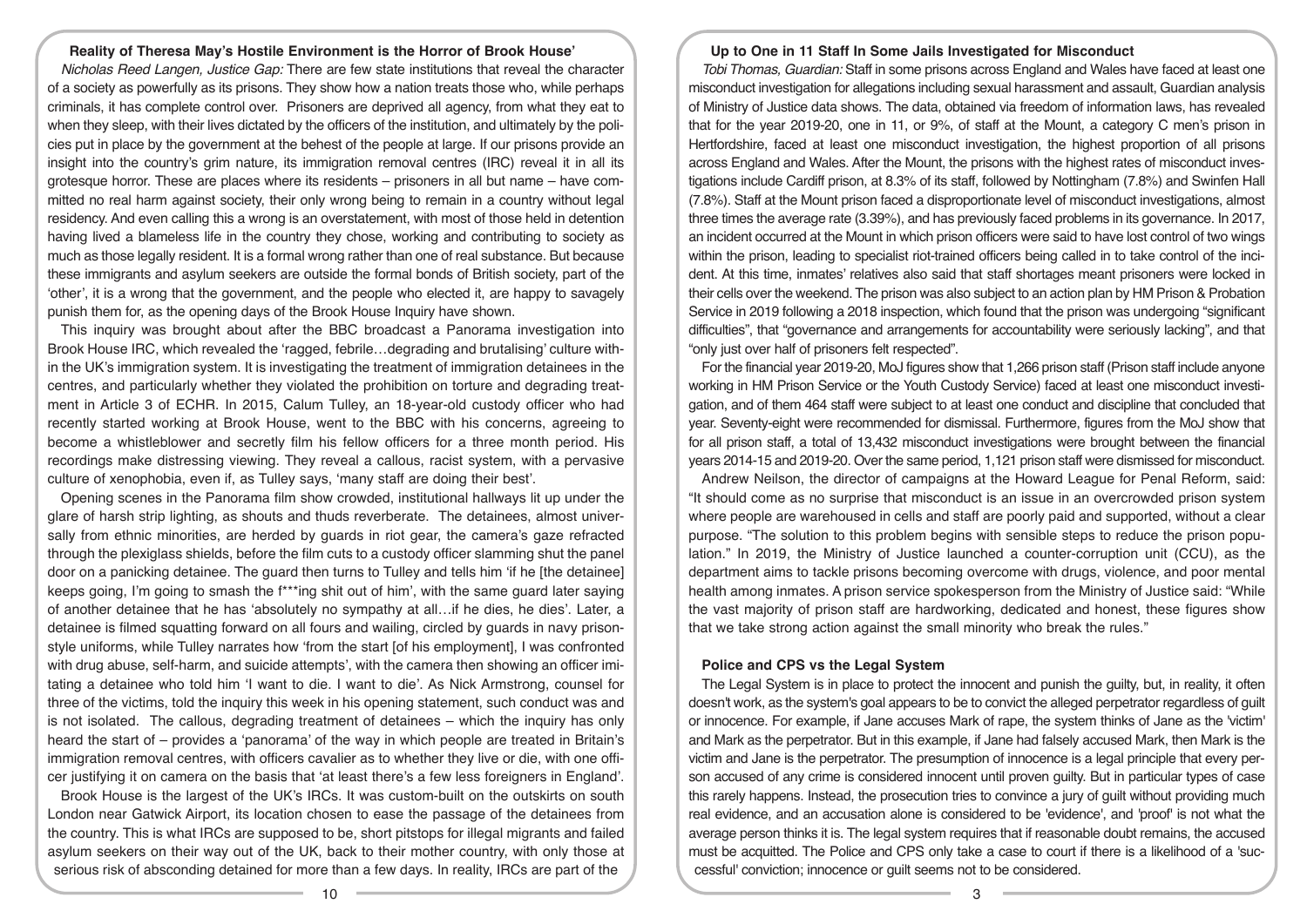# **Brinsford Young Offenders Prison - Serious Challenges**

Brinsford is a category C prison holding 466 mostly young men who are on remand or sentenced to less than four years imprisonment. The attractive gardens (largely closed to prisoners) and the large open site belied a prison that faced some serious challenges in providing adequate care, education, training and rehabilitation and creating an environment that was safe and supportive to an often-troubled group of prisoners. Much of the accommodation was in poor condition with many prisoners living in shabby cells, of which some had inadequate furniture and graffiti on the walls. The showers needed refurbishment and the communal areas were tatty and uninspiring. Even parts of the prison that had been recently redecorated had begun to deteriorate. Officers tended to congregate in offices away from the wings, meaning prisoners were often left unsupervised. Inspectors saw poor behaviour going unchallenged by staff whose low morale seemed to have affected their motivation. The newly introduced incentives scheme was not being used to monitor or improve prisoners' behaviour, because it had not been communicated effectively to staff and prisoners and was therefore not properly understood. Progress to open the regime after COVID-19 restrictions had been slow and it was depressing to find so many young men whiling away their time sleeping or watching daytime television. Though violence had reduced since our last inspection, levels of assaults between prisoners were higher than at any of the comparator prisons. Use of force had also reduced but more needed to be done to make sure prison officers turned on their body-worn cameras when there was an incident. The governor had rightly set 'back to basics' as a priority for the prison, but plans were vague and had not been adequately communicated to staff and prisoners. This was a prison that required some real management grip; to make improvements, leaders must be clear about their expectations, set up effective systems for monitoring progress and be a visible presence on the wings, checking daily that that standards are being maintained. Charlie Taylor, HM Chief Inspector of Prisons

## **Law Reform Body Rejects Calls to Make 'Misogyny' a Hate Crime**

*Jon Robins, Justice Gap:* The government's law reform body has resisted calls to make 'misogyny' a hate crime. The Law Commission yesterday recommended that 'sex or gender' should not be added to the five protected characteristics (race, religion, disability, sexual orientation, transgender identity)which can receive a sentence uplift on the basis that it would be 'ineffective' at protecting women and girls and, in some cases, 'counterproductive'. The justice minister Dominic Raab recently rejected the idea that misogyny should be a hate crime. 'Misogyny is absolutely wrong, whether it's a man against a woman or a woman against a man,' he told BBC Breakfast. Misogyny, of course, refers to a hatred or prejudice towards women.

A statement by 20 women's rights groups and campaigners including the Fawcett Society, Citizens UK, Stella Creasy MP, and Rights of Women accused the Law Commission of failing to address 'widespread concerns about lack of action by the criminal justice system' and complained that its review was 'too narrow'. 'By not joining together hate crime legislation, it especially ignores the experiences of women from minority communities who experience hatred based on multiple factors yet all too often are let down by the criminal justice system because they do not fit their tick boxes,' the statement read.

The Law Commission argued that adding 'sex or gender' could make it more difficult to secure convictions and 'create unhelpful hierarchies of victims'. The group added: 'However, if these contexts were excluded, it would make misogyny very much the poor relation of hate crime laws, applicable only in certain, limited contexts.' The Law Commission called for safeguards for freedom of expression including 'explicit protection' for gender critical views and

should be taken into account in this process. Families of next of kin of those who have died in custody should have access to full non-means-tested legal aid funding for specialist representation throughout the process of investigation, following a death in custody, including at the FAI.

The review was co-chaired by Wendy Sinclair-Gieben, Her Majesty's Chief Inspector of Prisons for Scotland, Professor Nancy Loucks OBE, chief executive of the charity Families Outside, and Judith Robertson, chair of the Scottish Human Rights Commission. Wendy Sinclair-Gieben said: "In the time that this Review has taken place, dozens of people have died in Scotland's prisons and hundreds more have been left to deal with the associated grief, trauma and distress. It is clear from our Review that systemic change is needed in how such deaths are responded to for both families and staff. We have made detailed recommendations that we believe could achieve this change, driving the development of a more humane, compassionate, rights-based response to the loss of life in Scotland's prisons. It is now incumbent on all of those with responsibilities to uphold human rights to take action to implement these recommendations."

Professor Nancy Loucks OBE added: "I want to thank all of the families who were involved with our Family Advisory Group and gave valuable input in to this Review. Bereavements are difficult at the best of times. Families told us that after the death of a loved one in prison custody, they are given very little information and even fewer answers. For too many families, the lack of information and answers drags on for months and even years. All public agencies need to think about the role they can play in fulfilling the recommendations from this Review to ensure families are treated fairly and respectfully."

Judith Robertson commented: "Deaths in custody need to be seen through the prism of Scotland's human rights obligations, in particular the right to life provided for in Article 2 of the European Convention on Human Rights (ECHR). The state has the duty to protect the right to life effectively, and, when someone dies in custody, a duty to provide an explanation of the cause of death. The review used human rights legal standards to frame our analysis and recommendations, and a human rights based approach to guide our work where possible. This included ensuring that the voices of families, and others directly affected, were heard and listened to in making recommendations."

# **Jailed Women in UK Five Times More Likely to Suffer Stillbirths**

Nic Murray & Hannah Summers, Guardian: Following two baby deaths in prisons since 2019 there have been increasing concerns about safety for pregnant women and their babies. Figures obtained through freedom of information requests made to 11 NHS trusts serving women's prisons in England show 28% of the babies born to women serving a custodial sentence between 2015 and 2019 were admitted to a neonatal unit afterwards – double the national figure, according to data from the National Neonatal Research Database. Of the 125 births for which additional data was supplied, one in seven babies had a low birth weight – double the rate in the general population. Stillbirths were at a rate of 20.9 per 1,000 births, compared with 4.2. Women in prison are five times more likely to have a stillbirth and twice as likely to give birth to a premature baby that needs special care, new data collected by the Observer shows. Kate Paradine, chief executive of Women in Prison, said: "When a parent goes to prison it disrupts children's lives and damages mental health, with nine in 10 children forced to leave their home when their mother is imprisoned. "Homelessness, instability and trauma are just some of the consequences. Sentencing guidelines already acknowledge these devastating effects but there is clear evidence these aren't being accurately or consistently applied." If amendments to the police, crime, sentencing and courts bill are passed, judges will be required to state how the best interests of a child or unborn baby are considered when sentencing a pregnant woman or primary carer.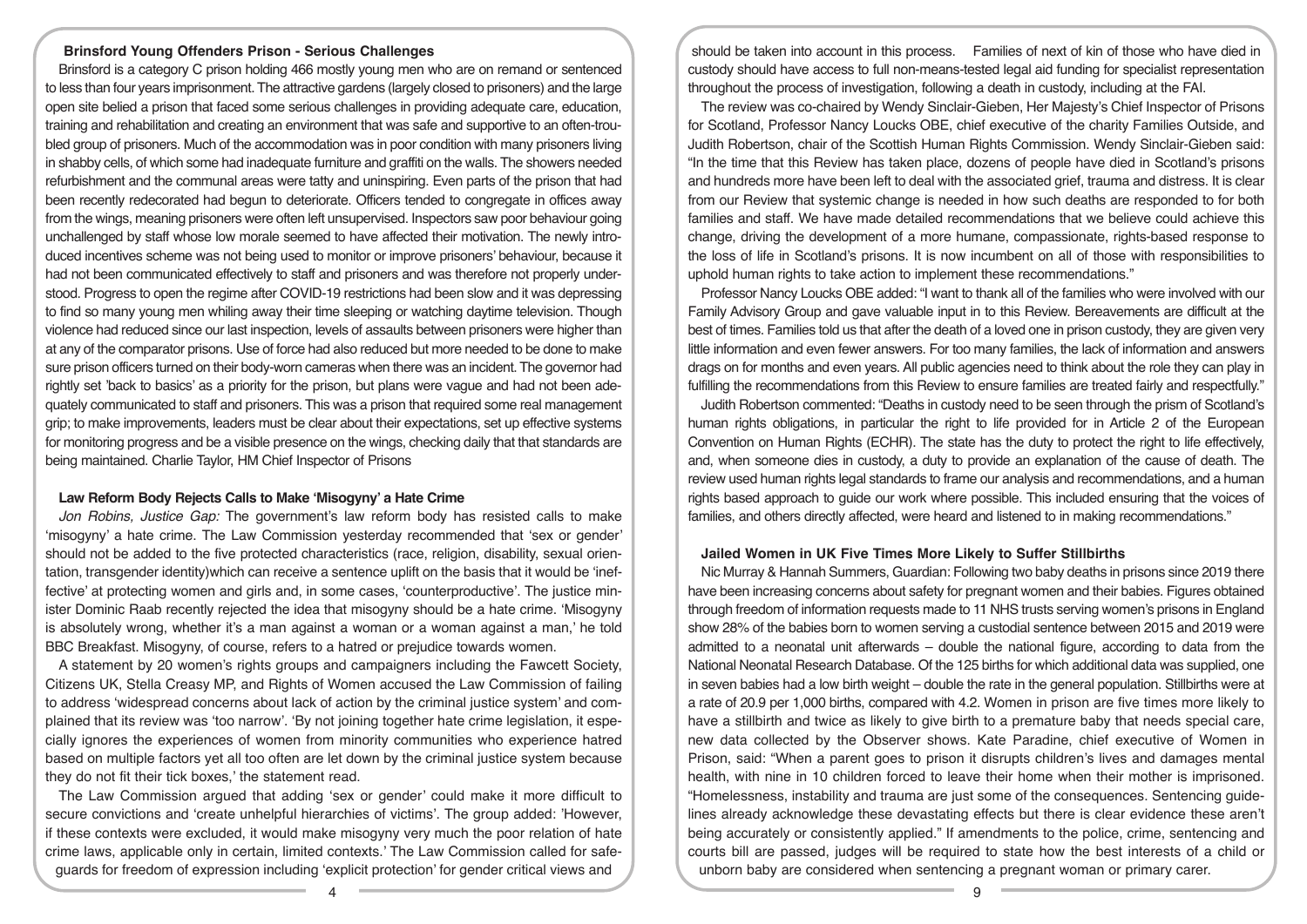place in the Brighton area," says his father, 78-year-old Roy. Mr Hickmott was finally declared "fit for discharge" by psychiatrists in 2013, but he is still waiting for the authorities to find him a suitable home with the right level of care for his needs. "If he'd murdered someone he'd be out now. He's lost his family, he's lost his home," says his mother Pam, who is 81. "He's just a shadow of the human he used to be. There are so many families like us - crying and screaming. We are our children's voices." His Assessment and Treatment Unit care is paid for by the NHS - but the cost of housing and caring for him in the community with trained staff would fall to Pam and Roy's local authority, Brighton and Hove, and local NHS commissioners. That process has been bogged down in delays and wrangles. Pam believes the delays are over funding. "We've got judges telling them to get on with it but they're still not doing it, they're still fighting over the money."

Ministers pledged to reduce the number of patients in such hospital settings by 35% by March 2020, with the aim of people being back in their communities with tailored support packages. But, by March last year, there were only 300 fewer patients detained - a reduction of just 13%. The 35% target has now slipped to 2023/24.

#### **Rememberance of Things That Never Happened**

A False Memory is a Recollection: That seems real in your mind, but is fabricated in part or in whole. Many people have trouble believing in the ability to "remember" something that never happened except in someone's own mind, but most of us can remember at least one dream and many of us remember many dreams – in vivid detail, and there is no doubt about the fact that those events happened only within the dreamer's mind. False memory is very similar.

### **Scotland: Radical Reform Of Response To Prison Deaths Needed**

A body independent of the Scottish government and prison service should investigate every prison death, a new report published today has recommended. The report of the Independent Review of the Response to Deaths in Prison Custody follows two years of research, analysis and engagement with families affected by deaths in custody, as well as prison and NHS staff. The report recommends a wide-ranging set of "systemic, practical and compassionate" changes to radically improve how deaths in prison custody are responded to in Scotland. It calls for investigations to be completed faster and for families or next of kin of people who have died to be involved at every stage. the review's key recommendation is that an independent body should carry out a separate independent investigation into every death in prison custody.

The review makes a series of further specific and detailed recommendations. These include: The independent investigation should be instigated as soon as possible after the death and be completed within a matter of months. This investigation should be carried out by a body wholly independent of Scottish ministers, the Scottish Prison Service or the private prison operator and the NHS. The investigation process must involve the families or next of kin of those who have died in prison custody. The independent investigatory body must have regard to applicable human rights standards. The independent investigatory body must have unfettered access to all relevant material. Corresponding duties should be placed on SPS and other relevant institutions requiring the completion, retention and production of relevant information in their possession. The independent investigatory body must be required to produce and publish reports analysing data on deaths in custody, identifying trends and systemic issues, making recommendations and promoting good practice. The independent investigatory body should be tasked in statute with the duty to monitor and report on the implementation of its recommendations. The views of bereaved families or next of kin

a new protection for 'neutral reporting' of inflammatory hate speech. The group recommended extending existing offences of stirring up hatred to cover incitement of violence and hatred on grounds of sex. It has also made recommendations to ensure that disabled and LGBT+ victims receive the same protections as victims with other protected characteristics (race and religion). 'If enacted, the reforms would ensure all five characteristics are protected equally by the law,' it says. The Commission is also making a number of recommendations to protect women and girls. This includes extending the offence of stirring up hatred (behaviour that incites others to hate entire groups) to cover sex or gender and has recommended that the government consider the need for a new offence to tackle public sexual harassment.

Hate crime refers to existing criminal offences (such as assault, harassment or criminal damage) where the victim is targeted on the basis of hostility towards one or more of the five characteristics (race, religion, disability, sexual orientation, transgender identity). There are two ways that the law currently treats hate crimes as more serious than other offences. As aggravated offences, separate versions of existing criminal offences, carring higher maximum penalties; and through enhanced sentencing. In 2020/21, there were 10,679 prosecutions and 9,263 convictions for hate crimes in England and Wales. The Law Commission argues that the hate crime framework does not protect all five protected characteristics to the same degree. For example, aggravated offences only apply in respect of racial and religious hostility whilst the stirring up offences don't cover disability or transgender identity. 'This current hierarchy of protection is widely seen as unfair and sends a distinctly negative message to victims of hate crimes on the basis of disability, sexual orientation and transgender identity,' the group says. The Commission proposes extending the offences of stirring up hatred to cover stirring up hatred on the grounds of sex or gender. 'This would help to tackle the growing threat of "incel" ideology, and its potential to lead to serious criminal offending,' it says.

#### **Jeremy Bamber Campaigners Protest at Police HQ Demanding 'Proof of his Innocence'**

*Sam Corbishley, Metro News:*Supporters of convicted killer Jeremy Bamber held a protest outside the headquarters of Essex Police demanding the release of evidence which they say will prove his innocence. Bamber, 60, is serving a whole life sentence for the brutal murders of his adoptive parents, Nevill and June, both 61, his sister, Sheila Caffell, 26, and her sixyear-old twins, Daniel and Nicholas, at White House Farm, near the village of Tolleshunt D'Arcy in Essex, in August 1985. He has always protested his innocence and claims that Ms Caffell, who suffered from schizophrenia, shot her family before turning the gun on herself.

On Thursday, 25th November 2021, a group of protesters from the Jeremy Bamber Innocence Campaign gathered outside Essex Police HQ in Chelmsford to demand the 'full disclosure' of all the evidence in the case. Wearing purple t-shirts with Bamber's face emblazoned on the back, they held up signs bearing slogans such as 'stop hiding the evidence' and chanted: 'Disclosure refused is justice denied.' Among them was veteran human rights campaigner Peter Tatchell, who had been hoping to hand over a letter to the chief constable pleading that he 'put right the mistakes of the past' and release previously unseen witness statements, photographs, and forensic documents which they believe will help overturn Bamber's convictions. Speaking to Metro.co.uk after the demonstration, he said: 'As a human rights campaigner, among other things, I work on miscarriage of justice cases. 'I was horrified to learn about the vast volume of evidence that had been withheld for nearly four decades by Essex Police. This goes against all the principles of British justice, which are that the accused and their legal team have a right to see all the evidence. Given the suppression of case documents and photographs, it is very clear that Jeremy Bamber did not receive a fair trial and that his conviction is unsafe.'